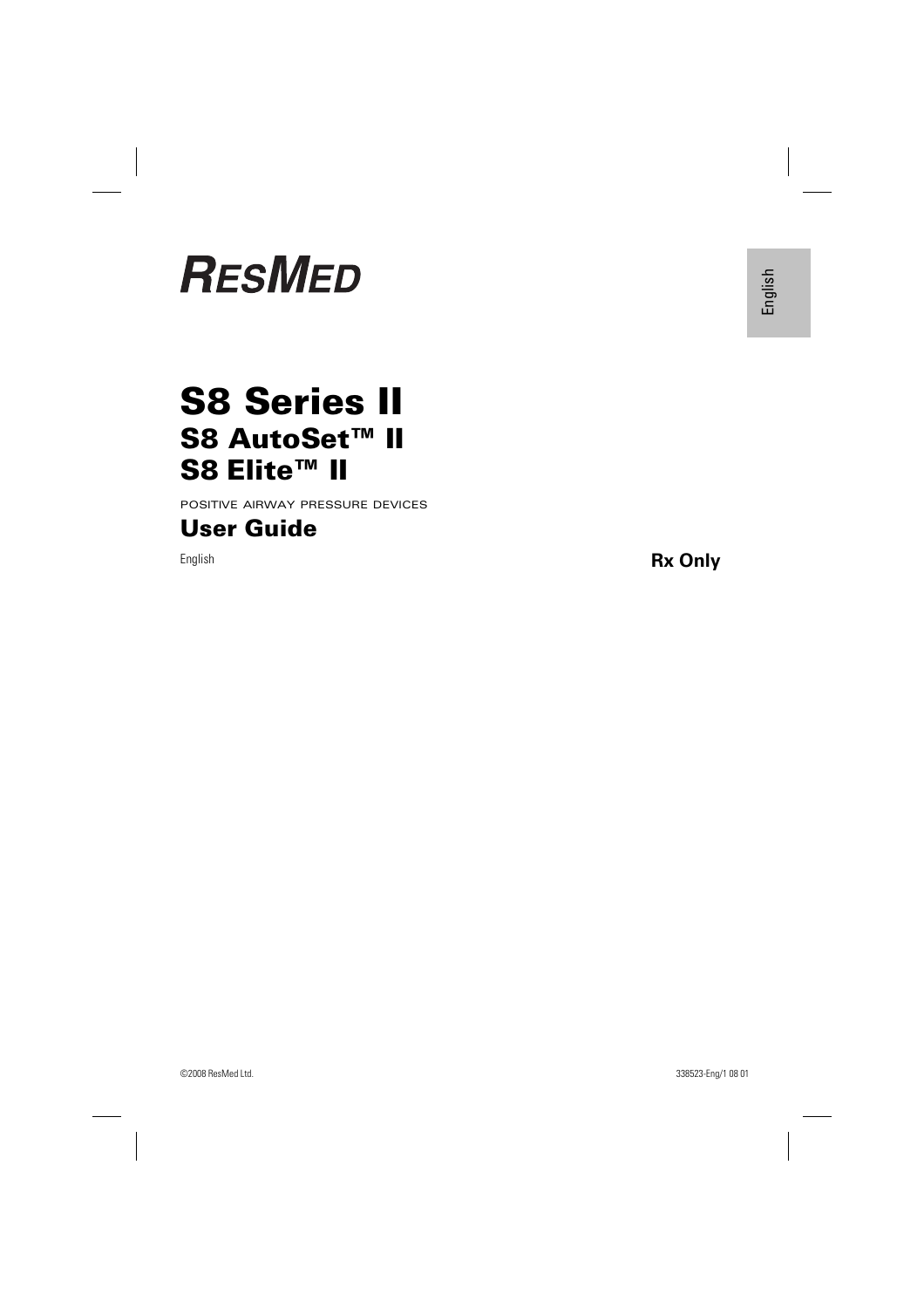## **Contents**

| Indications for Use Matter Communications and the Use of Allender Communications and<br>$\mathbf{1}$ |
|------------------------------------------------------------------------------------------------------|
| S8 AutoSet II<br>1<br>S8 Elite II<br>1                                                               |
|                                                                                                      |
|                                                                                                      |
|                                                                                                      |
| Masks<br>2                                                                                           |
| Humidifiers<br>$\overline{2}$                                                                        |
| 2                                                                                                    |
| 3<br>Connecting the Device                                                                           |
| 3<br>Selecting the Mask Type<br>3<br>Using the Mask-fitting Feature                                  |
| <b>Starting Treatment</b><br>$\overline{4}$                                                          |
| 5<br><b>Stopping Treatment</b>                                                                       |
|                                                                                                      |
| The Standard Menu<br>5                                                                               |
| $\overline{7}$<br>The Detailed Menu                                                                  |
|                                                                                                      |
|                                                                                                      |
| Copy Data onto the Data Card<br>9                                                                    |
| 10                                                                                                   |
| Daily<br>10                                                                                          |
| Weekly<br>10                                                                                         |
| Monthly<br>11                                                                                        |
| 11                                                                                                   |
| 11                                                                                                   |
| Frequently Asked Questions<br>12                                                                     |
| 13                                                                                                   |
| <b>Technical Specifications</b><br>15                                                                |
| 18                                                                                                   |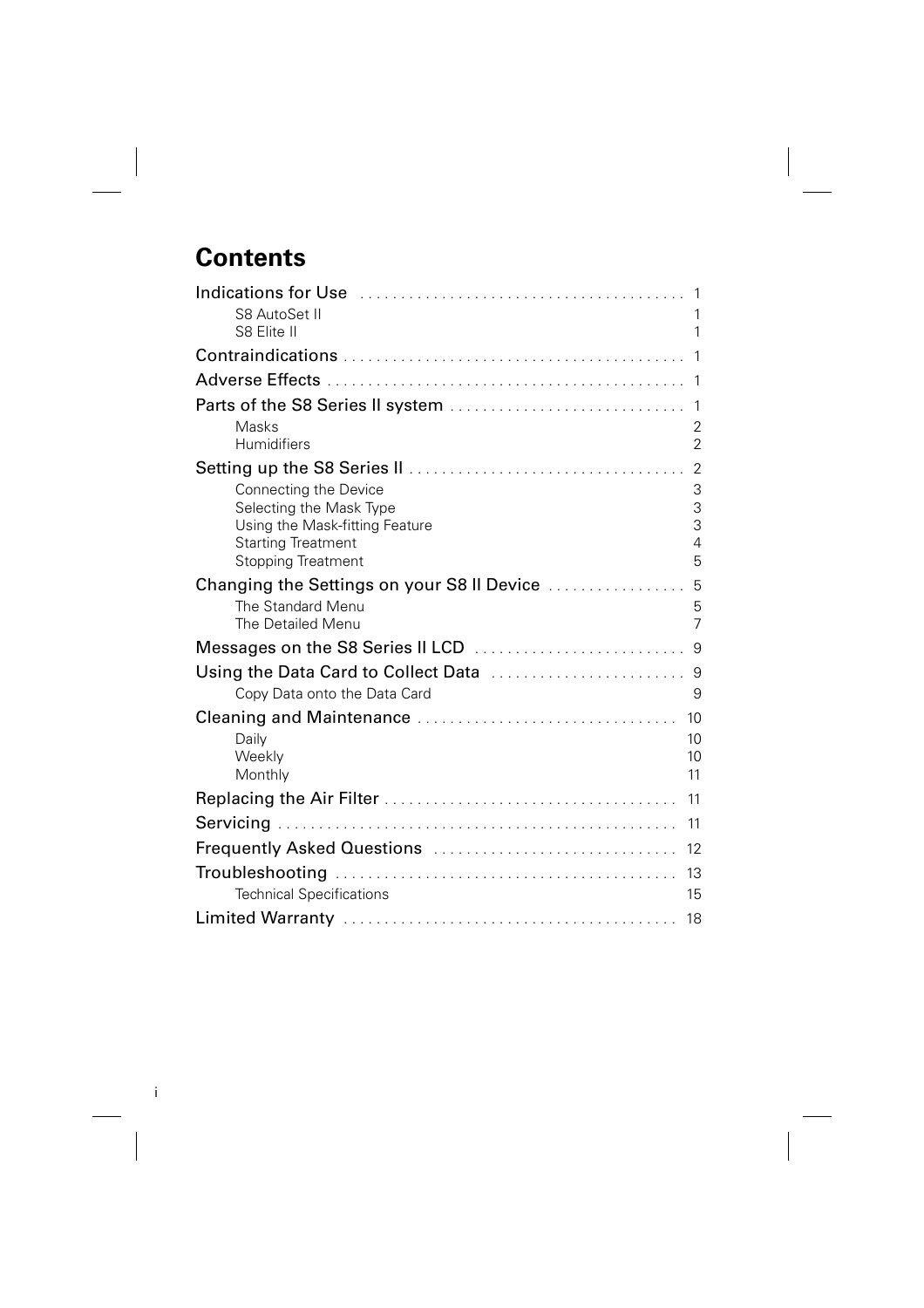## **Indications for Use**

### **S8 AutoSet II**

Individed the treatment of<br>
If-adjusting sleep<br>
Indicated for the<br>
Indicated for the<br>
during power<br>
indicated for the<br>
during power<br>
ients with the<br>
assed<br>
ory tract infection<br>
the CPAP device:<br>
Indications for Use The S8 AutoSet II self-adjusting sleep apnea system is indicated for the treatment of obstructive sleep apnea (OSA) in adult patients. The S8 AutoSet II self-adjusting sleep apnea system has two treatment modes: AutoSet and fixed-pressure CPAP. The S8 AutoSet II system is intended for home and hospital use.

## **S8 Elite II**

The S8 Elite II continuous positive airway pressure (CPAP) system is indicated for the treatment of obstructive sleep apnea (OSA) in adult patients.

The S8 Elite II CPAP system is intended for home and hospital use.

## **Contraindications**

Your S8 Series II is not a life-support device and may stop operating during power failure or certain fault conditions. It should not be used by patients who are dependent on continuous therapy.

Positive airway pressure therapy may be contraindicated in some patients with the following pre-existing conditions:

- severe bullous lung disease
- pneumothorax
- pathologically low blood pressure
- dehydration
- cerebrospinal fluid leak, recent cranial surgery, or trauma.

## **Adverse Effects**

Patients should report unusual chest pain, severe headache, or increased breathlessness to their prescribing physician. An acute upper respiratory tract infection may require temporary discontinuation of treatment.

The following side effects may arise during the course of therapy with the CPAP device:

- drying of the nose, mouth, or throat
- nosebleed
- bloating
- ear or sinus discomfort
- eve irritation
- skin rashes.

## **Parts of the S8 Series II system**

Your S8 Series II device comprises:

- S8 Series II device
- Power cord
- Carry bag
- 2 m air tubing.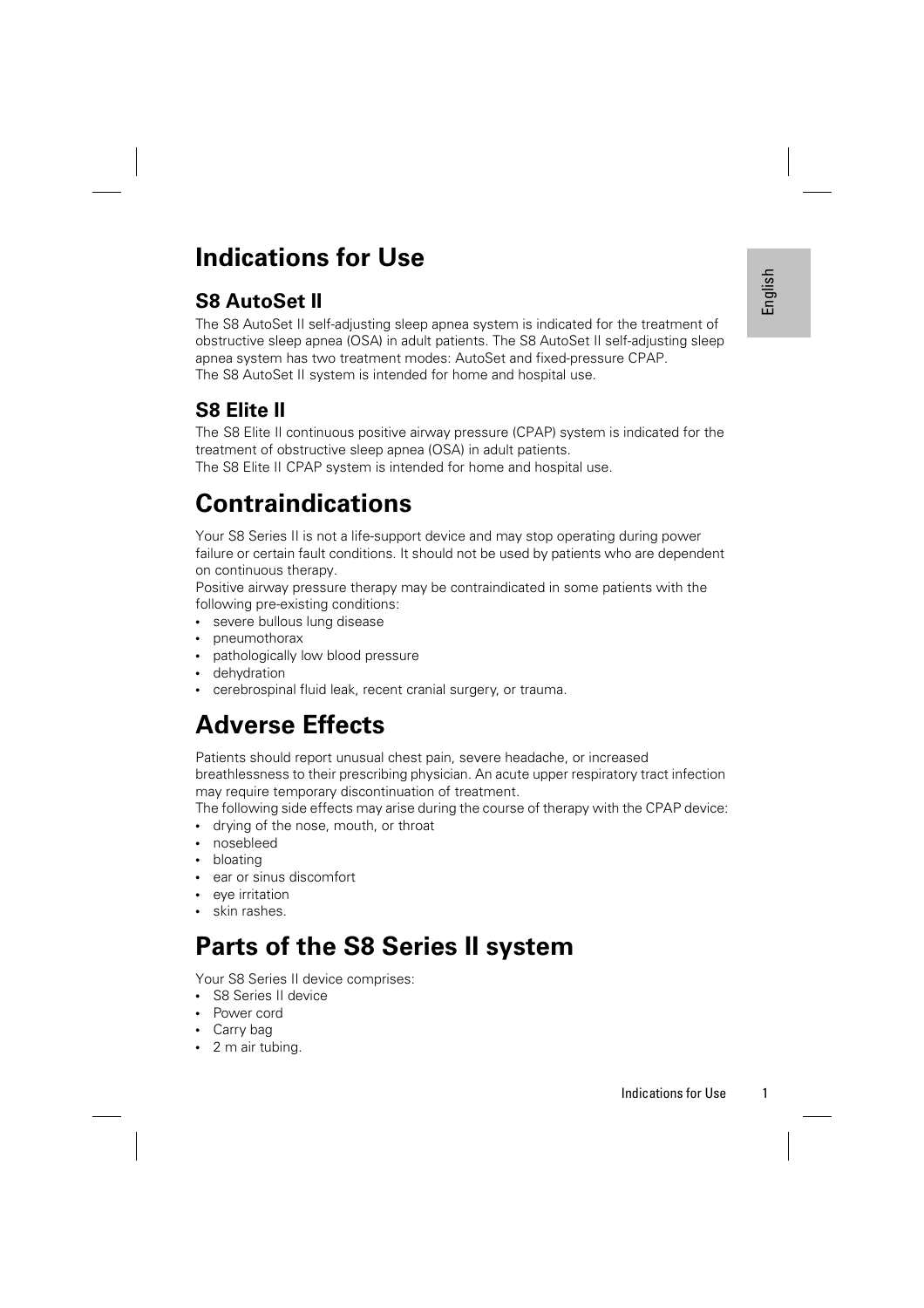

Accessories available:

- Integrated humidifier
- Front cap
- 3 m air tubing
- DC-12 converter
- ResMed Tubing Wrap.

### **Masks**

A list of masks (and their settings) compatible with these devices can be found on **www.resmed.com**, on the **Products** page under **Service and Support**.

### **Humidifiers**

A list of humidifiers compatible with ResMed devices can be found on **www.resmed.com**, on the **Products** page under **Service and Support**.

## **Setting up the S8 Series II**



- **! WARNING** Make sure the power cord and plug are in good condition and the equipment is not damaged.
	- Only ResMed air tubing should be used with the device. A different type of air tubing may alter the pressure you actually receive and reduce the effectiveness of your treatment.
	- Blocking the hose and/or air inlet of the device while in operation could lead to overheating of the device.



## **1. CAUTION**

- Be careful to place the device where it cannot be bumped, and where no one will trip over the power cord.
	- If you put the device on the floor, make sure the area is free from dust and clear of bedding, clothes or other objects that could block the air inlet.
	- Make sure the area around the device is dry and clean.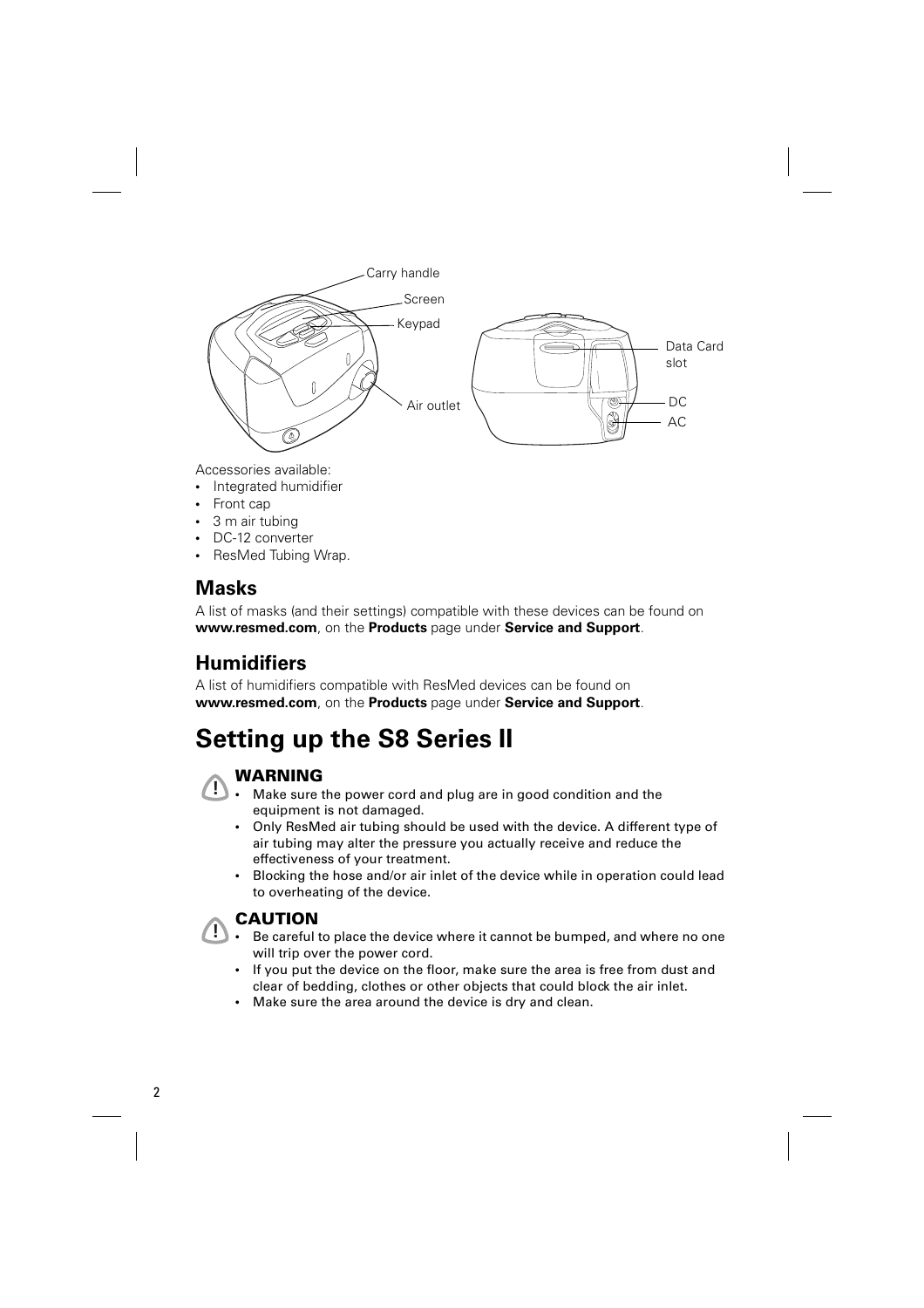### **Connecting the Device**



### **Selecting the Mask Type**

To ensure your device functions as intended with your selected mask, you need to select the mask type that you are using.

- **1** With the RAMP or SETTLING screen displayed, press  $\left\lfloor . \right\rfloor$  (In CPAP mode, the standby screen displays RAMP. In AutoSet mode (S8 AutoSet II only) the standby screen displays SETTLING.)
- **2** Press  $\sqrt{\sqrt{2}}$  until MASK is displayed.
- **3** Press  $\left\lfloor \frac{1}{10} \right\rfloor$  to change the setting.
- **4** Press  $\alpha$  or  $\alpha$  until you see the setting that you require.
- **5** Press  $\bigcap$  to apply.

## **Using the Mask-fitting Feature**

You can use the S8 Series II mask-fitting feature to help you fit your mask properly. This feature delivers air pressure for a three-minute period, prior to starting treatment, during which you can check and adjust your mask fit to minimize leaks.

**Note:** Make sure that the mask setting on the MASK screen is the same as the mask you are using.

- **1** Fit your mask as described in the mask user instructions.
- **2** With the RAMP or SETTLING screens displayed, hold down  $\int$  state is stop  $\int$  for at least three seconds until air pressure delivery starts.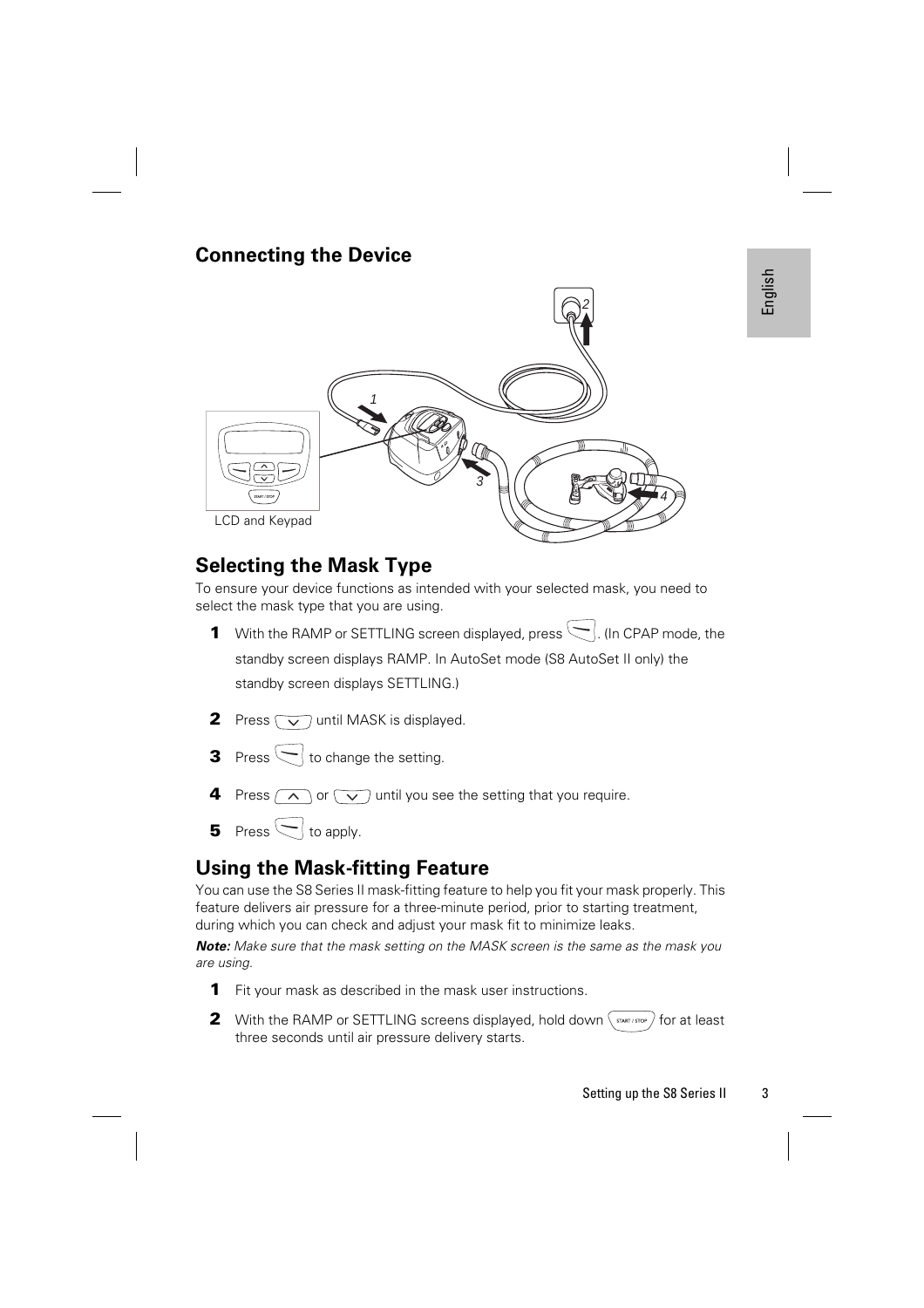Your device will ramp to the mask-fit pressure and will remain at this pressure for three minutes.

The following displays on the LCD screen indicating that the mask-fitting feature is operating, where:  $*****$  is an excellent fit;  $***$ - is a very good fit;  $***-$  is a good fit; while \*\*---, \*---- and ----- each require you to adjust your mask.



**3** Adjust your mask, mask cushion and headgear until you have a secure and comfortable fit.

After three minutes, the pressure reverts to the set pressure and treatment will

begin. If you do not wish to wait three minutes, hold down  $\langle \frac{1}{2}$  start/store  $\rangle$  for at least three seconds to start treatment immediately.

If you press  $\langle \frac{1}{\sqrt{2}} \cos \theta \rangle$  for less than three seconds, the unit will return to standby mode (the RAMP or SETTLING screen).

### **Starting Treatment**

- **1** Make sure the power is on. The product name is displayed briefly on the screen, then the standby screen displays RAMP (or SETTLING). Press  $\sim$  or  $\sim$  to increase or decrease the ramping (or settling) period.
- **2** Fit mask, lie down and arrange the air tubing so that it is free to move if you turn in your sleep.

**! CAUTION** Do not leave long lengths of air tubing around the top of your bed. They could twist around your head or neck while you are sleeping.

**3** To start treatment, press  $\langle \frac{1}{\text{SIAR} \cdot \text{STOP}} \rangle$ 

If your clinician has set up the device to start delivering therapy automatically using SmartStart™, your device will start when you breathe into your mask.



**! WARNING** A mask should not be used unless the S8 Series II device is powered and operating properly.

When treatment begins, if ramp is set, the pressure increases from a low pressure to the prescribed treatment pressure over the set period. Ramping is designed to help you adjust to an increase in pressure gradually, and enhance your comfort.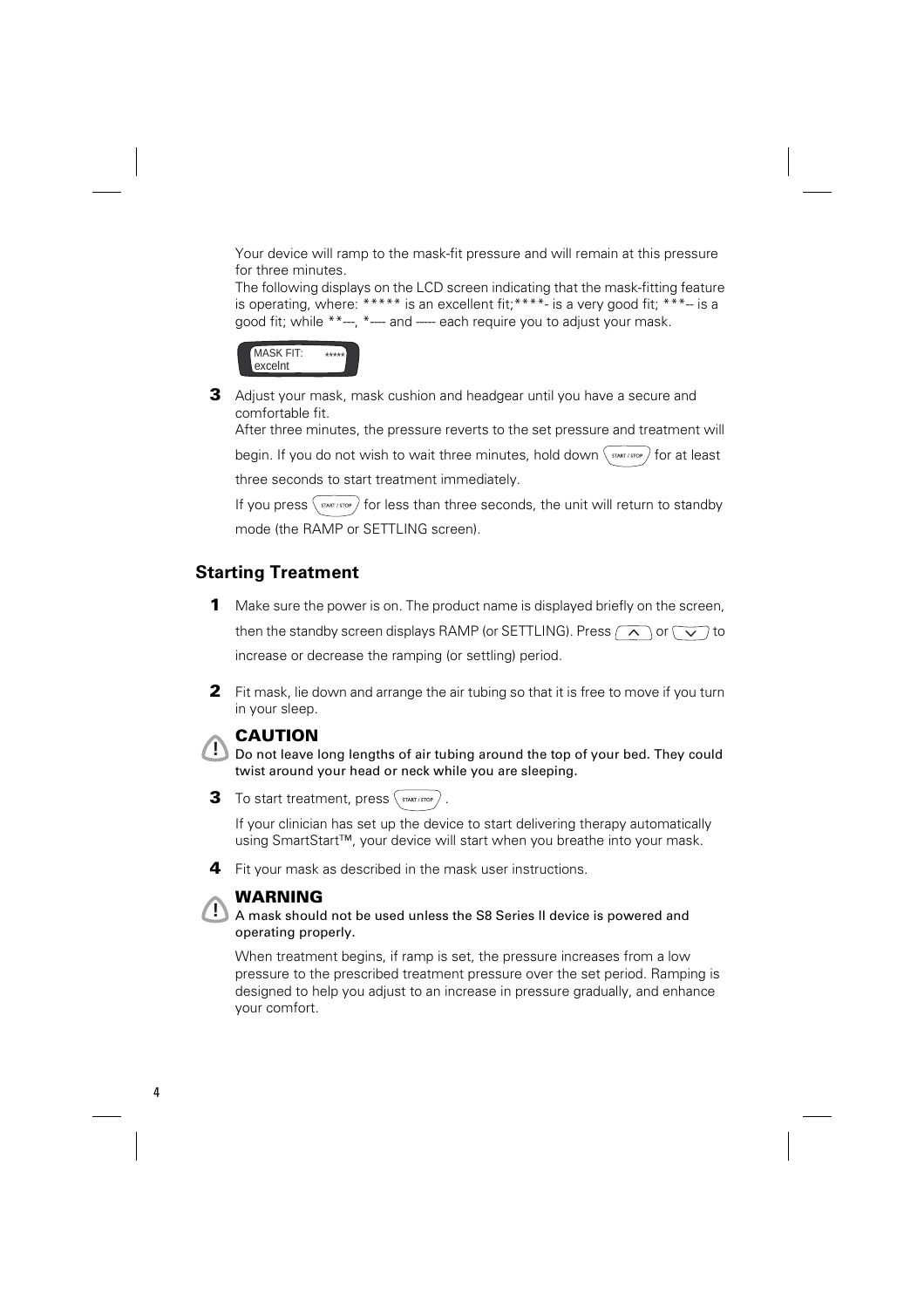## **Stopping Treatment**

To stop treatment at any time, remove your mask and press  $\langle$  START / STOR T If your clinician has enabled SmartStart, simply remove your mask and treatment will end.

## **Changing the Settings on your S8 II Device**

You can change settings (such as Ramp Time, EPR Level) on the S8 II by using the keypad and LCD. When the device is in standby mode you can display a series of screens (a menu) on the LCD screen in order to view and change the settings for a particular function.

### **The Standard Menu**

Your clinician will have enabled the menu on your S8 Series II device. The picture shows the standard menu in each mode.



\* Only displayed if access set by clinician.

*Note:* The AutoSet menu is available on the S8 AutoSet II only.

To enter the standard menu from the standby (RAMP or SETTLING) screen, press



.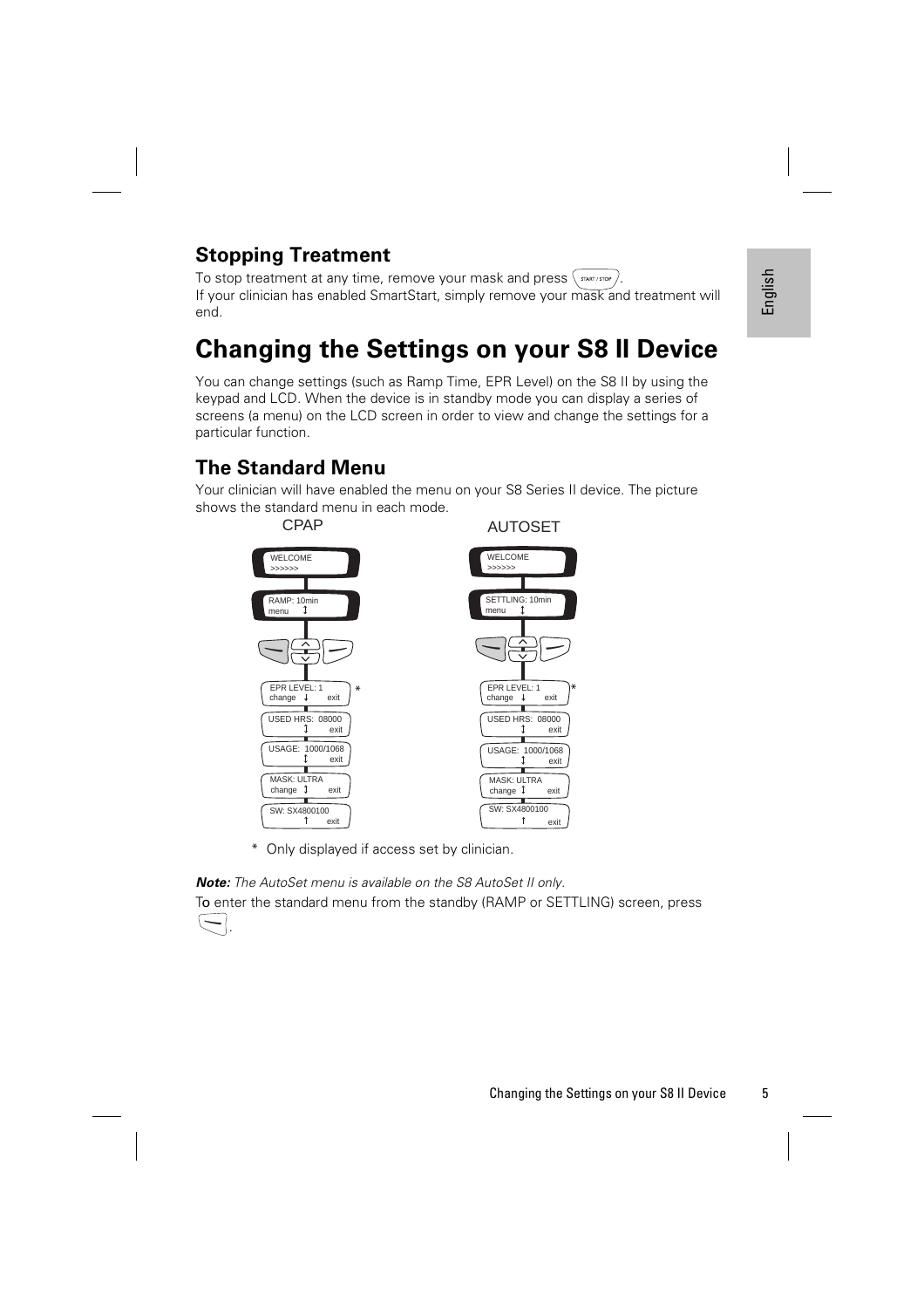You can use this menu to change the:

• **Expiratory Pressure Relief** (EPR) settings

Your clinician may have set up your device to deliver EPR. This can be used to help ease any discomfort you may experience when breathing out during treatment. There are four settings: OFF (no EPR); 1 (lowest EPR); 2; and 3 (highest EPR). The EPR LEVEL screen only appears if your clinician has enabled access to the EPR settings.

To change the EPR level, select  $\bigodot$ . Press  $\bigcirc$  or  $\bigcirc$  until you see the setting that you require.

• **Mask type** – see page 3.

You can also view the total number of hours of treatment (USED HRS); the number of sessions that the S8 Series II device was used in a usage period (USAGE); and the current software version (SW).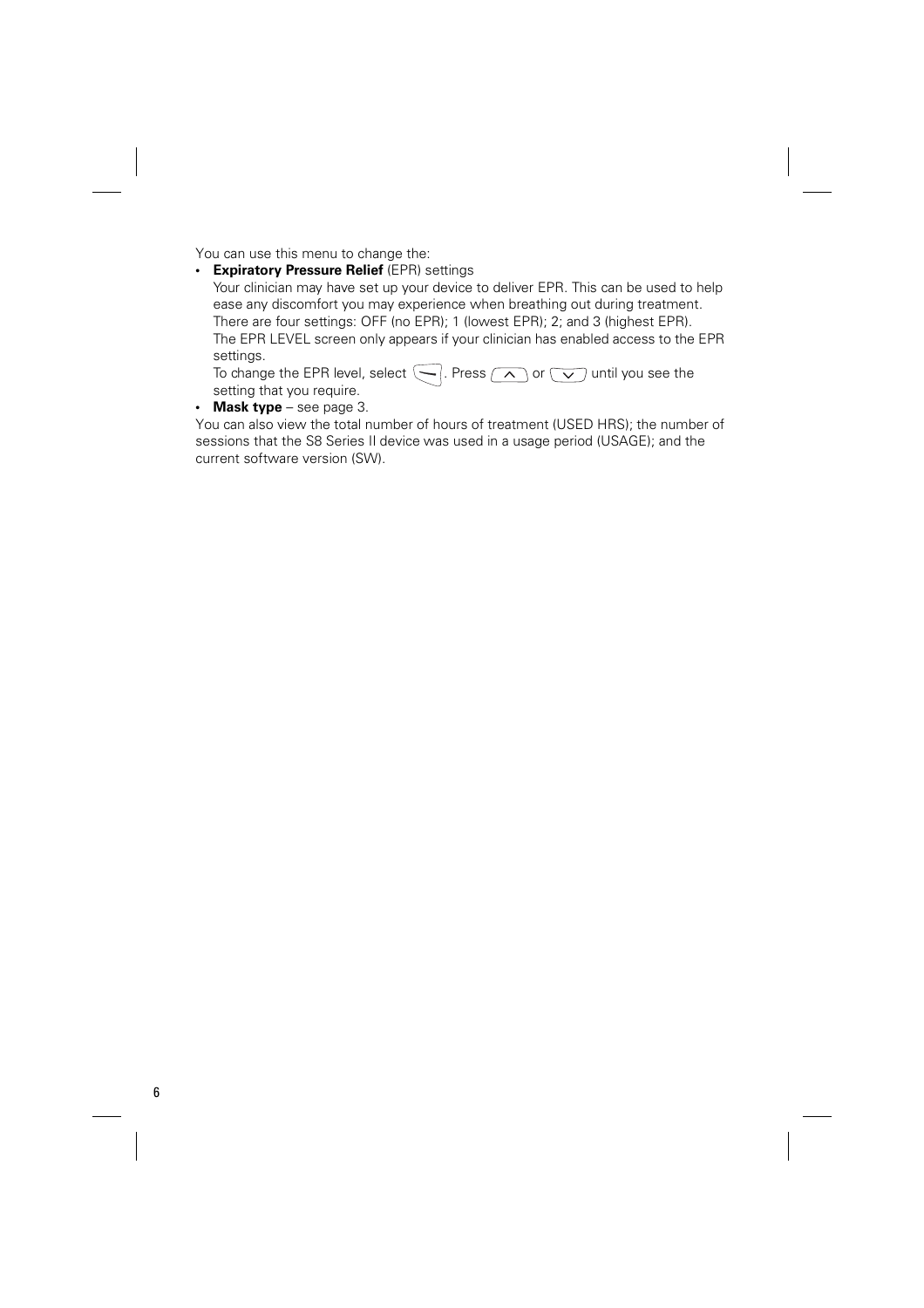## **The Detailed Menu**

Your clinician may have enabled a detailed menu on your S8 Series II device. The picture shows the detailed menu in each mode.



\* Only displayed if access set by clinician.

*Note:* The AutoSet menu is available on the S8 AutoSet II only. To enter the detailed menu from the standby (RAMP or SETTLING) screen, press  $\setminus$ . The SETTINGS menu screen is displayed.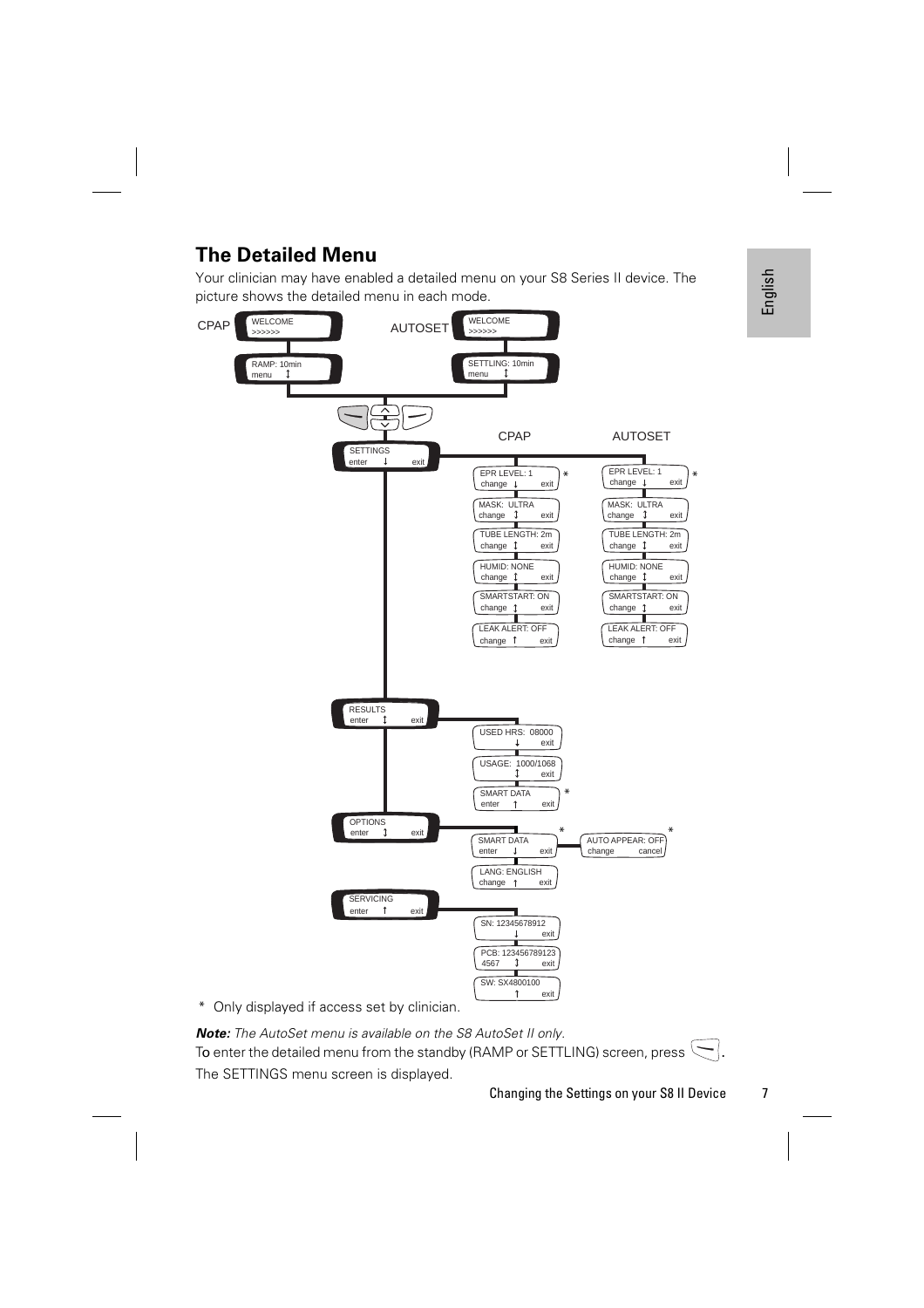### **Settings Menu**

Select  $\bigcirc$  on the Settings menu to access the options in this menu.

You can use the Settings menu to change the:

- **Expiratory Pressure Relief** (EPR) settings see page 6.
- **Mask type** see page 3.
- **Tube length**

Scroll to TUBE LENGTH and select  $\leftarrow$  .

Press  $\circ$  or  $\circ$  until you see the setting that you require.

• **Front cap**

You can set up your device to use the front cap accessory.

Scroll to HUMID and select  $\leftarrow$ .

Press  $\sim$  or  $\sim$  until you see the setting that you require.

### • **SmartStart** settings

SmartStart enables your device to start automatically when you breathe into the mask.

Scroll to SMARTSTART and select  $\leftarrow$ 

Press  $\left(\sqrt{\phantom{a}}\right)$  or  $\left(\sqrt{\phantom{a}}\right)$  to change the option to ON or OFF.

• **Leak alert** settings

Leak alert indicates when a high mask leak is present.

Scroll to LEAK ALERT and select  $\leftarrow$ .

Press  $\left(\sqrt{\phantom{a}}\right)$  or  $\left(\sqrt{\phantom{a}}\right)$  to change the option to ON or OFF.

### **Results Menu**

Select  $\left\langle \bullet \right\rangle$  on the Results menu to access the options in this menu.

You can use the Results menu to view the total number of hours of treatment (USED HRS) and the number of sessions that the S8 AutoSet II was used in a usage period (USAGE).

*Note:* Your clinician may have customized your device to display Smart Data. Contact your clinician for further details about Smart Data.

### **Options Menu**

Select  $\left\lfloor -\right\rfloor$  on the Options menu to access the options in this menu.

You can use the Options menu to change the **language** setting. Scroll to LANG and

select  $\left\lfloor -\right\rfloor$ . Press  $\left\lfloor -\right\rfloor$  or  $\left\lfloor -\right\rfloor$  until you see the setting that you require.

### **Servicing Menu**

Select  $\setminus$  on the Servicing menu to access the options in this menu.

You can use the Servicing menu to view the device system information.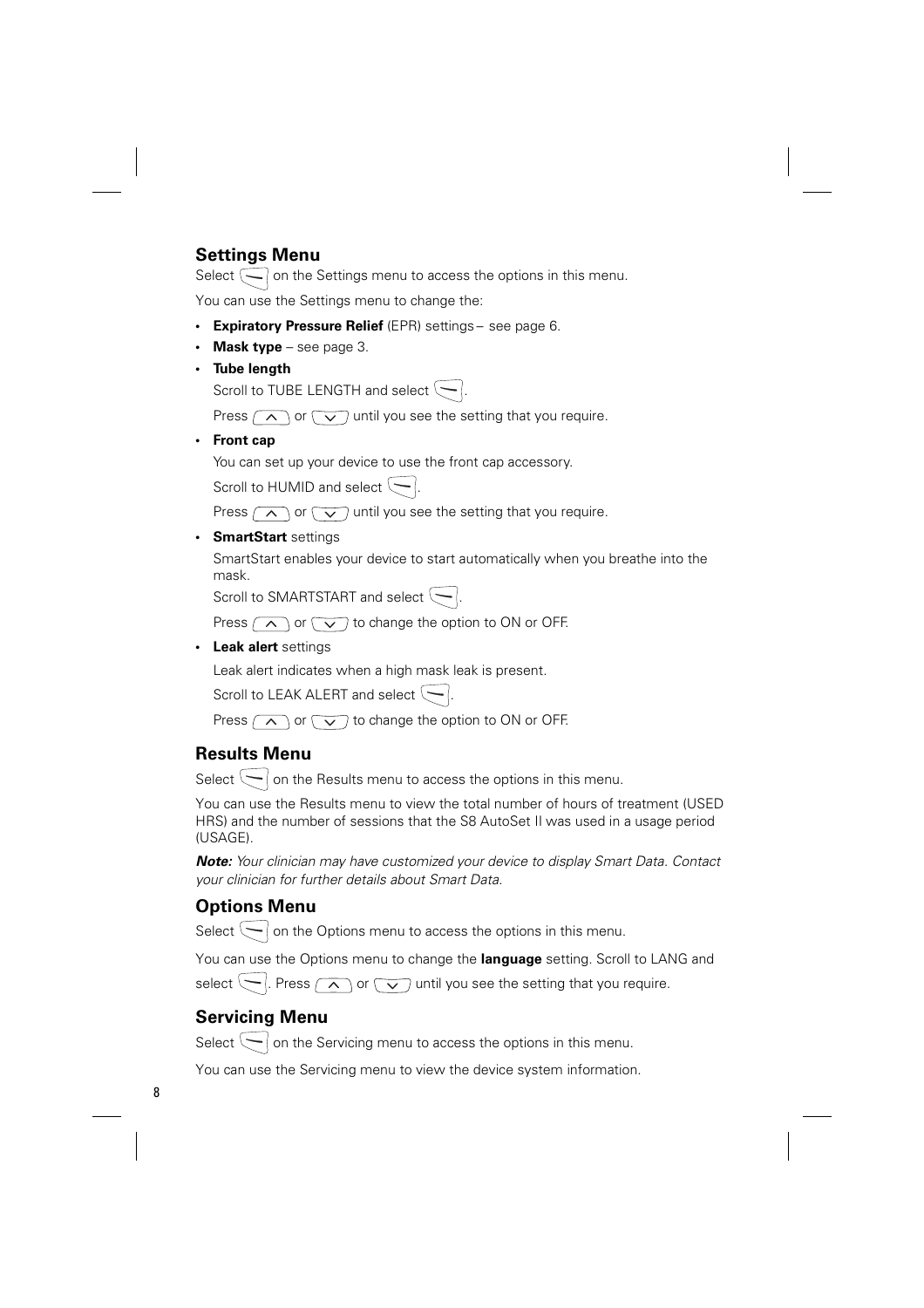## **Messages on the S8 Series II LCD**

| Your clinician may have set your S8 Series II device to remind you about important<br>events, such as when to replace your mask, when to insert your Data Card (if your<br>device is Data Card enabled) and so on.<br>The reminder message is displayed on the LCD and is visible if the device is not<br>delivering therapy. The backlight on the LCD flashes when a message is displayed.<br>Your clinician can set any of the following reminders on your LCD: |                 |                                                                                                        | English                                                                                                                                                                                                                                                                                                            |   |
|-------------------------------------------------------------------------------------------------------------------------------------------------------------------------------------------------------------------------------------------------------------------------------------------------------------------------------------------------------------------------------------------------------------------------------------------------------------------|-----------------|--------------------------------------------------------------------------------------------------------|--------------------------------------------------------------------------------------------------------------------------------------------------------------------------------------------------------------------------------------------------------------------------------------------------------------------|---|
|                                                                                                                                                                                                                                                                                                                                                                                                                                                                   | Message         | Description                                                                                            | Action                                                                                                                                                                                                                                                                                                             |   |
| <b>INSERT</b><br>CARD                                                                                                                                                                                                                                                                                                                                                                                                                                             |                 | May appear if your device is<br>Data Card enabled.                                                     | Insert your Data Card and follow any<br>instructions that your clinician has given you.<br>When you have done this, the message will<br>disappear from the LCD. Pressing (<br>(Ok)<br>will also remove the message.                                                                                                |   |
| <b>MASK</b>                                                                                                                                                                                                                                                                                                                                                                                                                                                       | REPLACE         | May appear when your mask<br>is due for replacement.                                                   | Press $\setminus$<br>(Ok) to remove the message<br>from your LCD, and replace your mask with a<br>new one.                                                                                                                                                                                                         |   |
| CALL                                                                                                                                                                                                                                                                                                                                                                                                                                                              | <b>PROVIDER</b> | May appear as a reminder to<br>contact your clinician, eg, to<br>discuss how your therapy is<br>going. | (Ok) to remove the message<br>Press $\setminus$<br>from your LCD, and contact your clinician.                                                                                                                                                                                                                      |   |
| <b>FILTER</b>                                                                                                                                                                                                                                                                                                                                                                                                                                                     | REPLACE         | May appear as a reminder to<br>replace the air filter on your<br>device.                               | Press $\setminus$<br>(Ok) to remove the message<br>from your LCD, and replace the air filter.                                                                                                                                                                                                                      |   |
| <b>DUE</b>                                                                                                                                                                                                                                                                                                                                                                                                                                                        | <b>SERVICE</b>  | May appear as a reminder to<br>return your device for service.                                         | Press <sup>L</sup><br>(Ok) to remove the message<br>from your LCD, and contact your clinician.                                                                                                                                                                                                                     |   |
|                                                                                                                                                                                                                                                                                                                                                                                                                                                                   |                 | <b>Using the Data Card to Collect Data</b><br>be provided in a protective folder.                      | If your clinician needs to review your treatment, they will ask you to use the Data Card<br>to copy data from your S8 Series II, and to return the card to them. The Data Card will<br>Data that is copied to a Data Card is still stored and available on the S8 Series II device.                                |   |
|                                                                                                                                                                                                                                                                                                                                                                                                                                                                   |                 | <b>Copy Data onto the Data Card</b>                                                                    |                                                                                                                                                                                                                                                                                                                    |   |
|                                                                                                                                                                                                                                                                                                                                                                                                                                                                   |                 |                                                                                                        | Switch on the S8 Series II and wait until you see the standby (Ramp) screen.                                                                                                                                                                                                                                       |   |
| 2                                                                                                                                                                                                                                                                                                                                                                                                                                                                 |                 | until it stops. Data copying starts automatically.<br>copying has finished.                            | Hold the Data Card with the arrow facing up and insert it into the Data Card slot<br>The "Card Inserted Please Wait" message is displayed on the S8 Series II LCD<br>while data is being copied. Copying takes approximately five seconds.<br>The "Copy Complete Remove Card" message is displayed on the LCD when |   |
|                                                                                                                                                                                                                                                                                                                                                                                                                                                                   |                 |                                                                                                        | Messages on the S8 Series II LCD                                                                                                                                                                                                                                                                                   | 9 |

## **Using the Data Card to Collect Data**

### **Copy Data onto the Data Card**

- **1** Switch on the S8 Series II and wait until you see the standby (Ramp) screen.
- **2** Hold the Data Card with the arrow facing up and insert it into the Data Card slot until it stops. Data copying starts automatically. The "Card Inserted Please Wait" message is displayed on the S8 Series II LCD while data is being copied. Copying takes approximately five seconds. The "Copy Complete Remove Card" message is displayed on the LCD when copying has finished.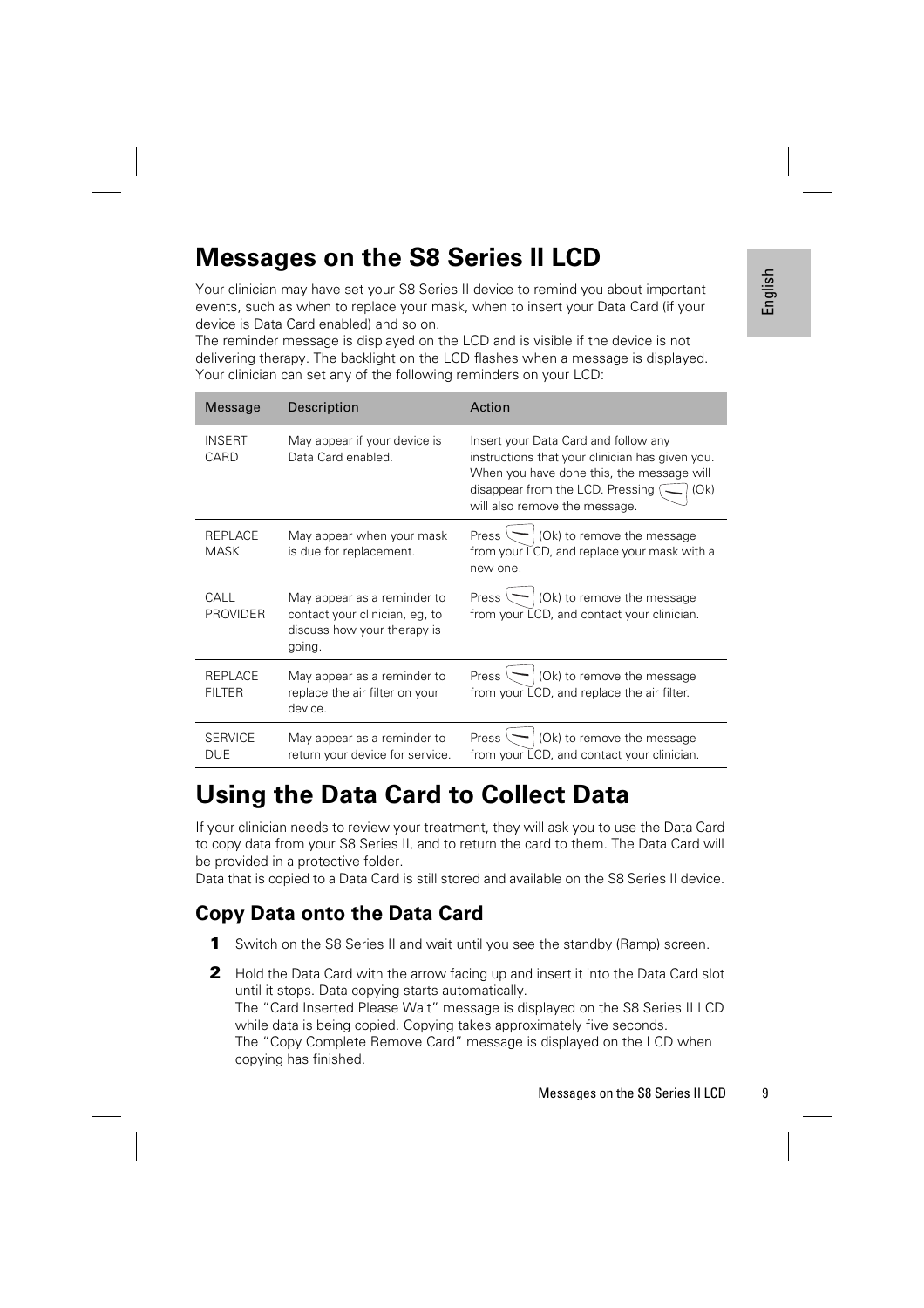- **3** Remove the Data Card by gripping the end of the Data Card and pulling it out.
- **4** Store the Data Card in its protective folder when not in use.
- **5** Return the card in its protective folder to your clinician using a postal envelope.

### **Using the Data Card to Update Settings**

If your clinician has provided a Data Card with new device settings:

**1** With the device in standby (Ramp) mode, insert the Data Card into the Data Card slot. Updating will start automatically. The "Card Inserted Please Wait" message is displayed on the LCD while updating is in progress. Updating takes approximately five seconds. The "Settings Success Remove Card" message is displayed on the LCD if the settings were updated successfully.

*Note:* This message only appears once. If you re-insert the Data Card after you have updated your settings, this message is not displayed.

- **2** Remove the Data Card from the S8 Series II.
- **3** Store the Data Card in its protective folder when not in use.



**! WARNING** If your clinician has told you to use this Data Card to update the settings on your device and the "Settings Success" message does not appear, contact your clinician immediately.

## **Cleaning and Maintenance**



**! WARNING** Beware of electric shock. Do not immerse the device or power cord in water. Always unplug the device before cleaning and make sure it is dry before reconnecting.



- **CAUTION**<br>
 Do not hang the air tubing in direct sunlight as it may harden over time and eventually crack.
	- Do not use bleach, chlorine, alcohol, or aromatic-based solutions, moisturizing or antibacterial soaps or scented oils to clean the air tubing or the device. These solutions may cause hardening and reduce the life of the product.

## **Daily**

Disconnect the air tubing and hang it in a clean, dry place until next use.

## **Weekly**

**1** Remove the air tubing and wash it in warm water using mild detergent.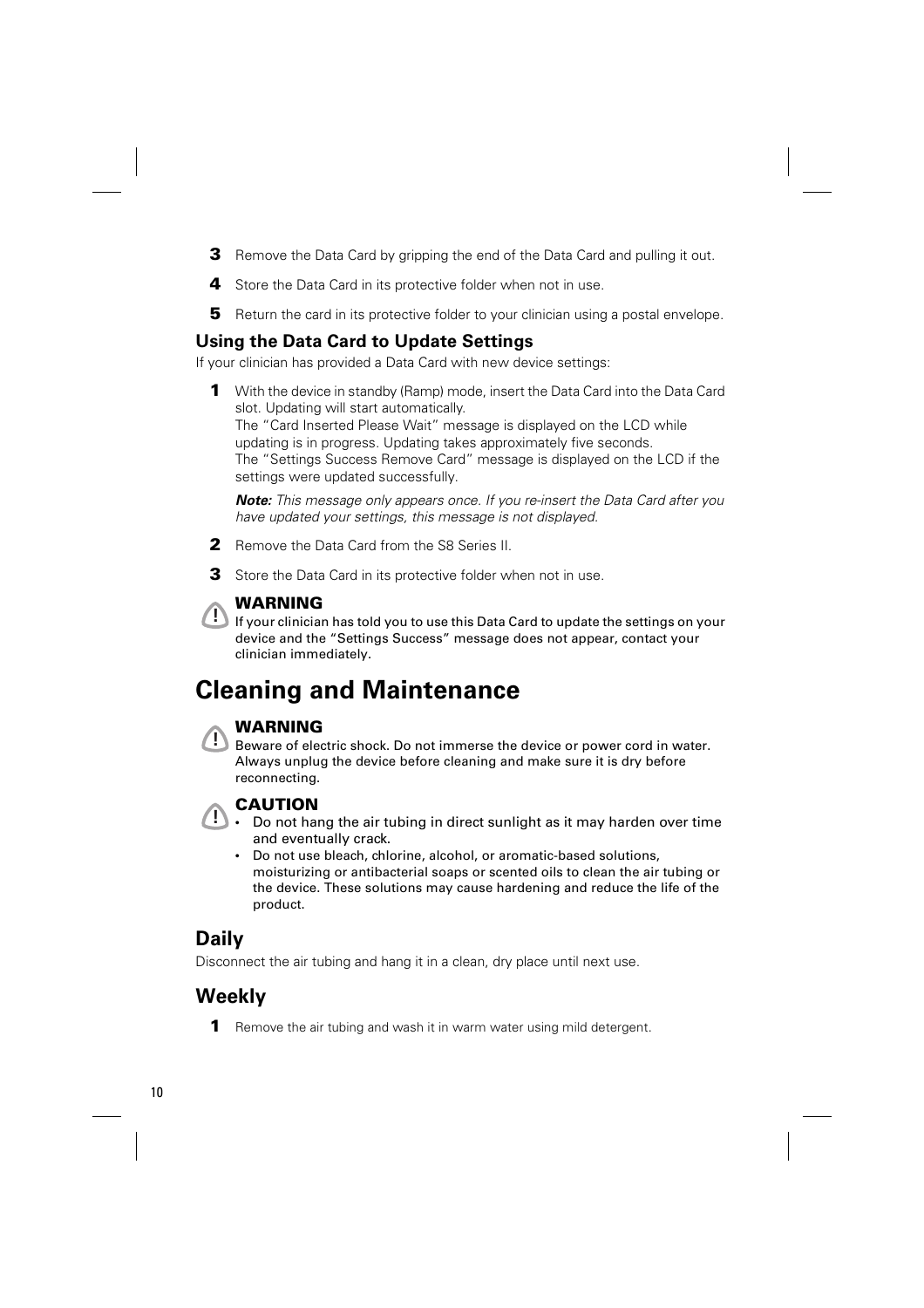- **2** Rinse thoroughly, hang, and allow to dry.
- **3** Before next use, reassemble the mask and headgear.
- **4** Reconnect the air tubing.

### **Monthly**

- Clean the exterior of the S8 Series II with a damp cloth and mild liquid soap.
- Check the air filter for holes and blockage by dirt. Replace it every six months, or more often in a dusty environment.

## **Replacing the Air Filter**

## **! CAUTION**

- Do not wash the air filter. The air filter is not washable or reusable.
- The air filter cover protects the device in the event of accidental liquid spillage onto the device. Ensure the air filter and air filter cover are fitted at all times.
- **1** Remove the air filter cover at the back of the device.



- **2** Remove and discard the old air filter.
- **3** Insert a new filter with the blue tinted side facing out from the device.
- **4** Replace the air filter cover.

## **Servicing**

replacing the Air Filter<br>
Replacing the Air Filter<br>
Sidental liquid<br>
The Air Filter of the Air Filter<br>
Sidental liquid<br>
The Air Filter<br>
Sident, year Air Filter<br>
The Air Filter<br>
The Air Filter<br>
Replacing the Air Filter<br>
11<br> This product (S8 AutoSet II; S8 Elite II) should be inspected by an authorized ResMed service centre five years from the date of manufacture. Prior to this, the device is intended to provide safe and reliable operation provided that it is operated and maintained in accordance with the instructions provided by ResMed. Applicable ResMed warranty details are provided with the device at the time of original supply. Of course, as with all electrical devices, if any irregularity becomes apparent, you should exercise caution and have the device inspected by an authorized ResMed service centre.

If you feel that your device is not performing properly, see "Troubleshooting" on page 13.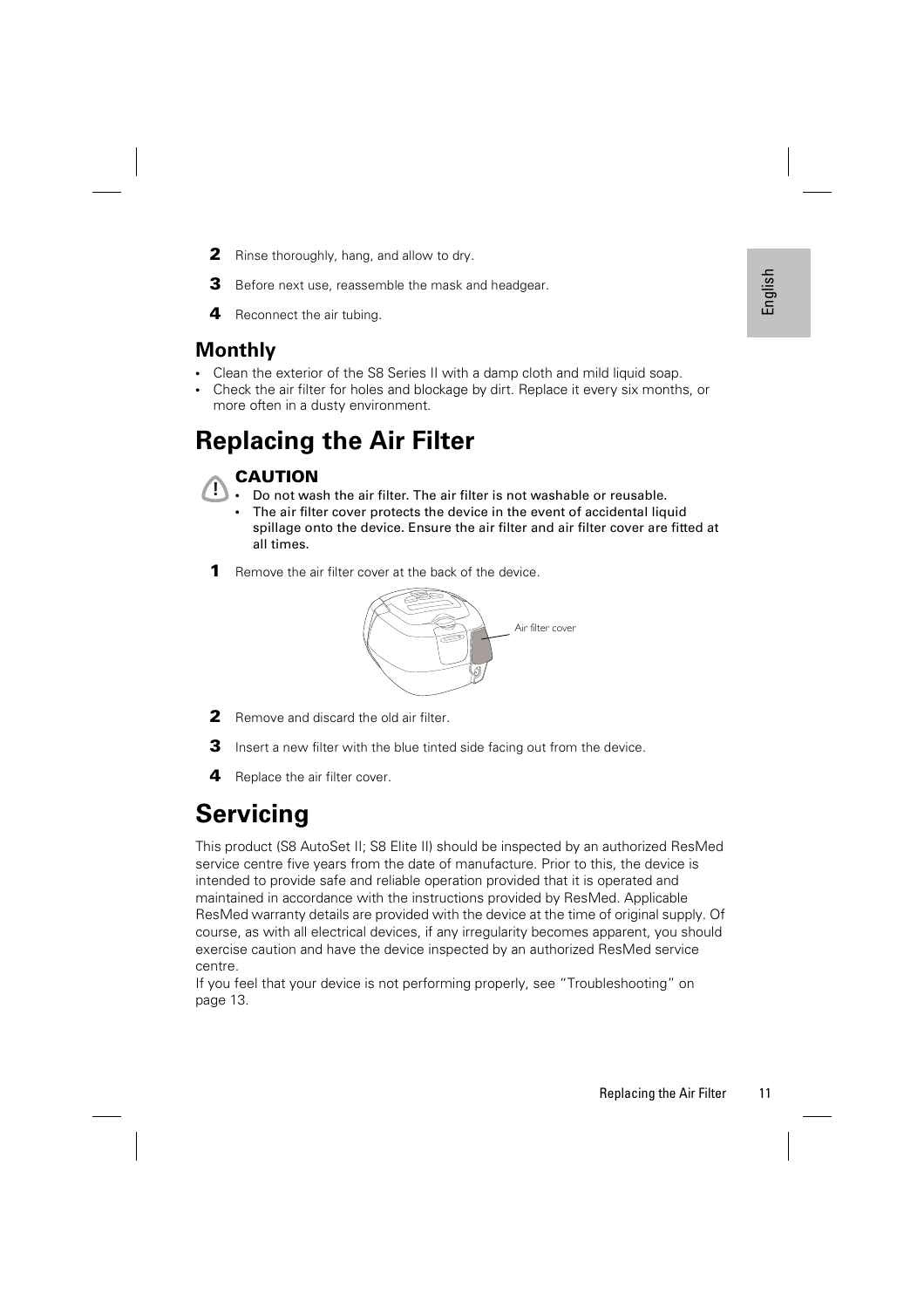## **Frequently Asked Questions**

### **How will it feel when I am breathing with the S8 Series II?**

When you first use your S8 Series II, you may feel uncomfortable breathing against the airflow. This is normal. You will continue to breathe normally while you sleep. The EPR setting may also improve comfort. Take time to adjust to this new sensation.

### **What do I do when I want to get up in the night?**

If you need to get up during the night, remove your mask and stop therapy. Always remember to restart therapy and put your mask on when you return to bed.

### **What do I do if I feel air leaking out of the mask?**

The S8 Series II delivers the most effective treatment when the mask is well fitted and comfortable. Treatment can be affected by leaks, so it is important to eliminate any leaks that may arise. For example, try repositioning the mask and adjusting the straps. If you are using a nasal mask, try to keep your mouth closed during treatment. Air leaks from your mouth can decrease the effectiveness of your treatment. If mouth leaks are a problem, a full face mask or chin strap may help. Contact your clinician or equipment supplier for further details.

If you are using a full face mask and you have problems trying to get a comfortable mask fit, contact your clinician or equipment supplier. You may benefit from a different size or style of mask.

### **Anything special I should do before putting the mask on?**

Before wearing your mask, wash your face to remove excess facial oils. This will allow a better fit and prolong the life of the mask cushion. Do not use moisturizer when wearing a mask.

### **My mouth feels dry during treatment – what can I do?**

You may experience dryness of the nose, mouth, and/or throat during the course of treatment, especially during winter. In many cases, a humidifier may resolve this discomfort. Contact your clinician for advice.

### **My nose is irritated during treatment – what can I do?**

You may experience sneezing and/or a runny or blocked nose during the first few weeks of treatment. In many cases, nasal irritation can be resolved with a humidifier. Consult your clinician or equipment supplier for advice.

### **Can I travel with the S8 Series II?**

Your S8 Series II has an internal power supply that enables it to operate in other countries. It will operate on power supplies of 100–240V and 50/60Hz. No special adjustment is necessary, but you will require an approved power cord for the region in which you are using the device.

Your S8 Series II device automatically adjusts to changes in altitude up to 8500' (2591 m).

Please consult the medical services department of your carrier if you intend to use your S8 Series II on an aircraft. The S8 Series II complies with US FCC Part 15, Class B requirements.

*Note:* Do not use your S8 Series II while the aircraft is taking off or landing.

### **Can I use my S8 Series II if mains (AC) power is not available?**

A DC-12 converter is available to connect the S8 Series II to a 12V or 24V DC power source. Contact your clinician for details.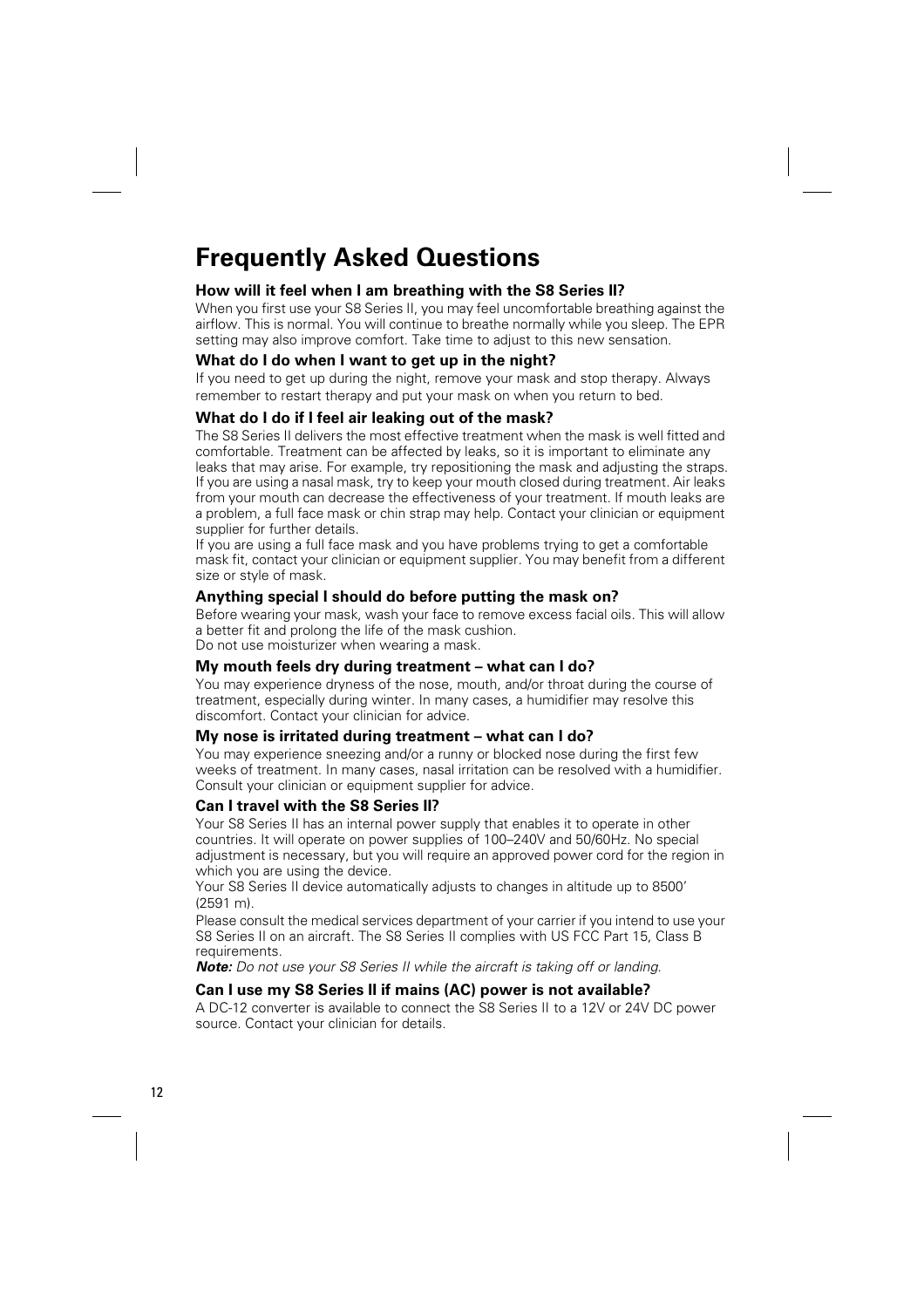## **Troubleshooting**

| <b>Problem/Possible Cause</b>                       | <b>Solution</b>                                                                   |  |  |
|-----------------------------------------------------|-----------------------------------------------------------------------------------|--|--|
| No display                                          |                                                                                   |  |  |
| Power is not connected.                             | Ensure the power cable is connected and the power<br>switch (if available) is on. |  |  |
| Insufficient air delivered from S8 Series II device |                                                                                   |  |  |
| Ramp or settling time is in use.                    | Wait for air pressure to build up or change ramp or<br>settling time.             |  |  |
| Air filter is dirty.                                | Replace air filter.                                                               |  |  |
| Air tubing is kinked or<br>punctured.               | Straighten or replace tubing.                                                     |  |  |
| Air tubing not connected<br>properly.               | Check air tubing.                                                                 |  |  |
| Mask and headgear not<br>positioned correctly.      | Adjust position of mask and headgear.                                             |  |  |
| Cap(s) missing from access<br>port on mask.         | Replace cap(s).                                                                   |  |  |
| Pressure required for                               | See your clinician to adjust the pressure.                                        |  |  |

### **Device does not start when you breathe into the mask although your clinician has enabled SmartStart**.

|                                                                                                                        | there is a problem, try the following suggestions. If the problem cannot be solved,<br>ntact your equipment supplier or ResMed. Do not attempt to open the device.                                                                    | English |
|------------------------------------------------------------------------------------------------------------------------|---------------------------------------------------------------------------------------------------------------------------------------------------------------------------------------------------------------------------------------|---------|
| Problem/Possible Cause                                                                                                 | <b>Solution</b>                                                                                                                                                                                                                       |         |
| o display                                                                                                              |                                                                                                                                                                                                                                       |         |
| Power is not connected.                                                                                                | Ensure the power cable is connected and the power<br>switch (if available) is on.                                                                                                                                                     |         |
| sufficient air delivered from S8 Series II device                                                                      |                                                                                                                                                                                                                                       |         |
| Ramp or settling time is in use.                                                                                       | Wait for air pressure to build up or change ramp or<br>settling time.                                                                                                                                                                 |         |
| Air filter is dirty.<br>Air tubing is kinked or<br>punctured.                                                          | Replace air filter.<br>Straighten or replace tubing.                                                                                                                                                                                  |         |
| Air tubing not connected<br>properly.<br>Mask and headgear not                                                         | Check air tubing.<br>Adjust position of mask and headgear.                                                                                                                                                                            |         |
| positioned correctly.<br>Cap(s) missing from access<br>port on mask.                                                   | Replace cap(s).                                                                                                                                                                                                                       |         |
| Pressure required for<br>treatment may have changed.                                                                   | See your clinician to adjust the pressure.                                                                                                                                                                                            |         |
| iabled SmartStart.                                                                                                     | evice does not start when you breathe into the mask although your clinician has                                                                                                                                                       |         |
| Power cord not connected<br>properly.                                                                                  | Connect power cord firmly at both ends.                                                                                                                                                                                               |         |
| Power outlet may be faulty.<br>Leak Alert has been enabled<br>by your clinician; SmartStart<br>automatically disabled. | Try another power outlet.<br>Contact your clinician.                                                                                                                                                                                  |         |
| Use of a ResMed Full Face<br>mask.                                                                                     | SmartStart does not work with a full-face mask as the<br>anti-asphyxia valve will not allow sufficiently high<br>pressure on exhalation.                                                                                              |         |
| Breath not deep enough to<br>trigger SmartStart.                                                                       | Take a deep breath in and out through the mask.                                                                                                                                                                                       |         |
| Excessive leak.                                                                                                        | Adjust position of mask and headgear.<br>Replace caps if missing from ports on mask.<br>Air tubing may not be connected properly. Connect firmly<br>at both ends.<br>Air tubing may be kinked or punctured. Straighten or<br>replace. |         |
|                                                                                                                        | Troubleshooting                                                                                                                                                                                                                       | 13      |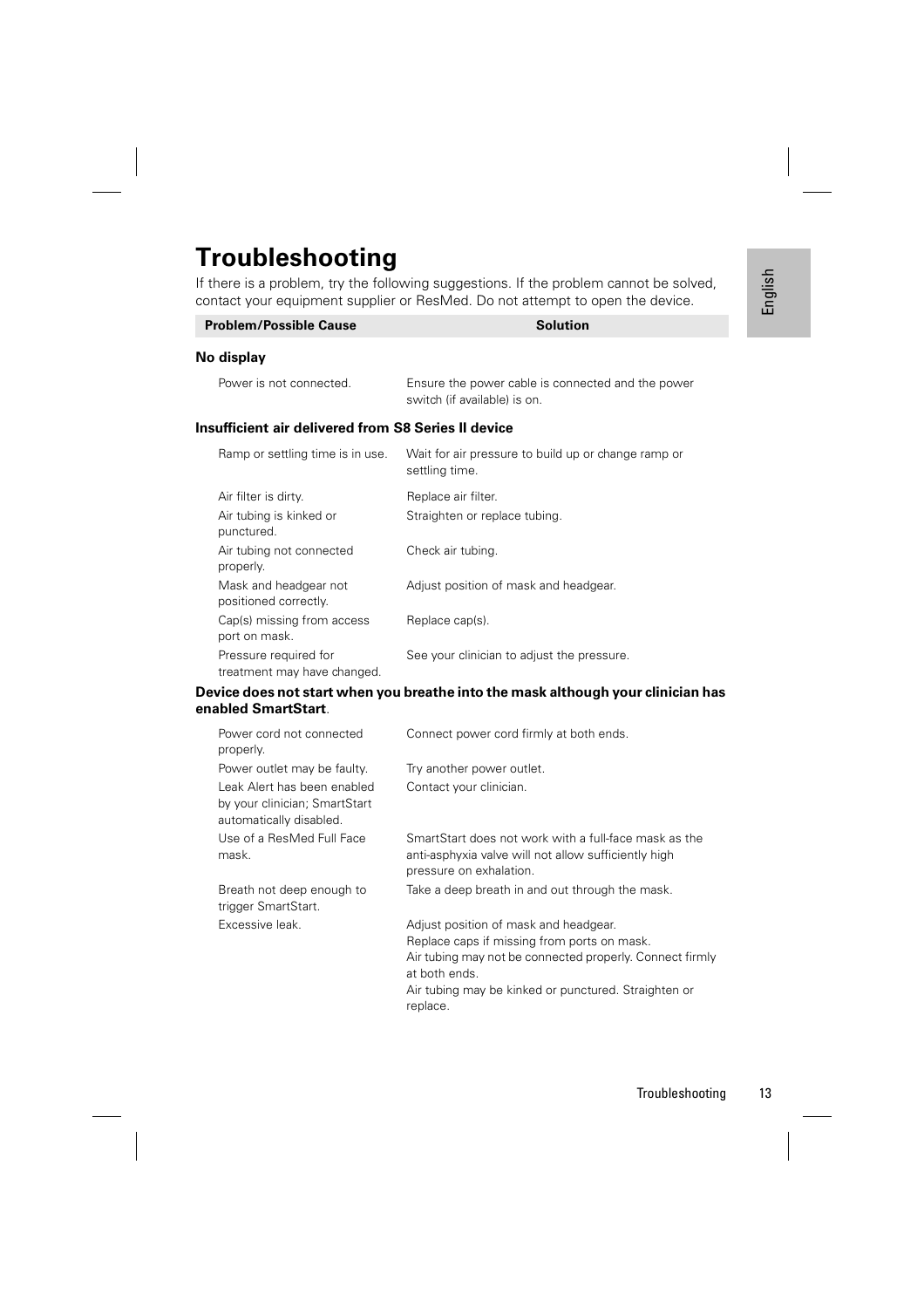### **Problem/Possible Cause Solution**

### **Displays error message: SYSTEM ERRxxxx Call Service! or Exxxx (where xxxx defines an error)**

Component failure. Record error number and call service.

### **Displays error message: Check tube!! Key if done**

Air tubing is loose or blocked. Check that the air tubing is connected securely to your mask and the air outlet to the front of the S8 Series II. When you have checked the air tubing, press the Start/ Stop key to restart the device. If this does not clear the message, disconnect the power cord and then reconnect it to restart the device.

### **The following message is displayed on the LCD after you try to update settings or copy data to the Data Card: Card Error Remove Card**

| Data Card is not inserted<br>correctly.                                                      | Check that the patient is inserting the Data Card into the<br>Data Card module with the arrow facing up, while the S8<br>Escape II is switched on and not delivering therapy<br>(standby mode). |
|----------------------------------------------------------------------------------------------|-------------------------------------------------------------------------------------------------------------------------------------------------------------------------------------------------|
| The Data Card is only partly<br>inserted.                                                    | Ensure that the Data Card is inserted into the Data Card<br>slot as far as it will go.                                                                                                          |
| You may have removed the<br>Data Card before settings<br>were copied to the<br>S8 Escape II. | Reinsert the Data Card and wait for the settings<br><b>Success Remove Card</b> message to appear on the<br>LCD.                                                                                 |
| The card is not a ResScan Data<br>Card.                                                      | Only use a ResScan Data Card.                                                                                                                                                                   |

### **The following message is displayed on the LCD after you try to update settings or copy data to the Data Card: Settings Error Remove Card**

| There is a data error on the | Contact your clinician immediately. |
|------------------------------|-------------------------------------|
| Data Card.                   |                                     |

### **The following message is NOT displayed on the LCD after you try to update the settings using the Data Card: Settings Success Remove Card**

The settings were not updated. Contact your clinician immediately.

### **The following message is displayed on the LCD after you try to update settings or copy data to the Data Card: Settings Invalid Remove Card**

The identification details on the Data Card do not match the identification details on Contact your clinician immediately.

your device.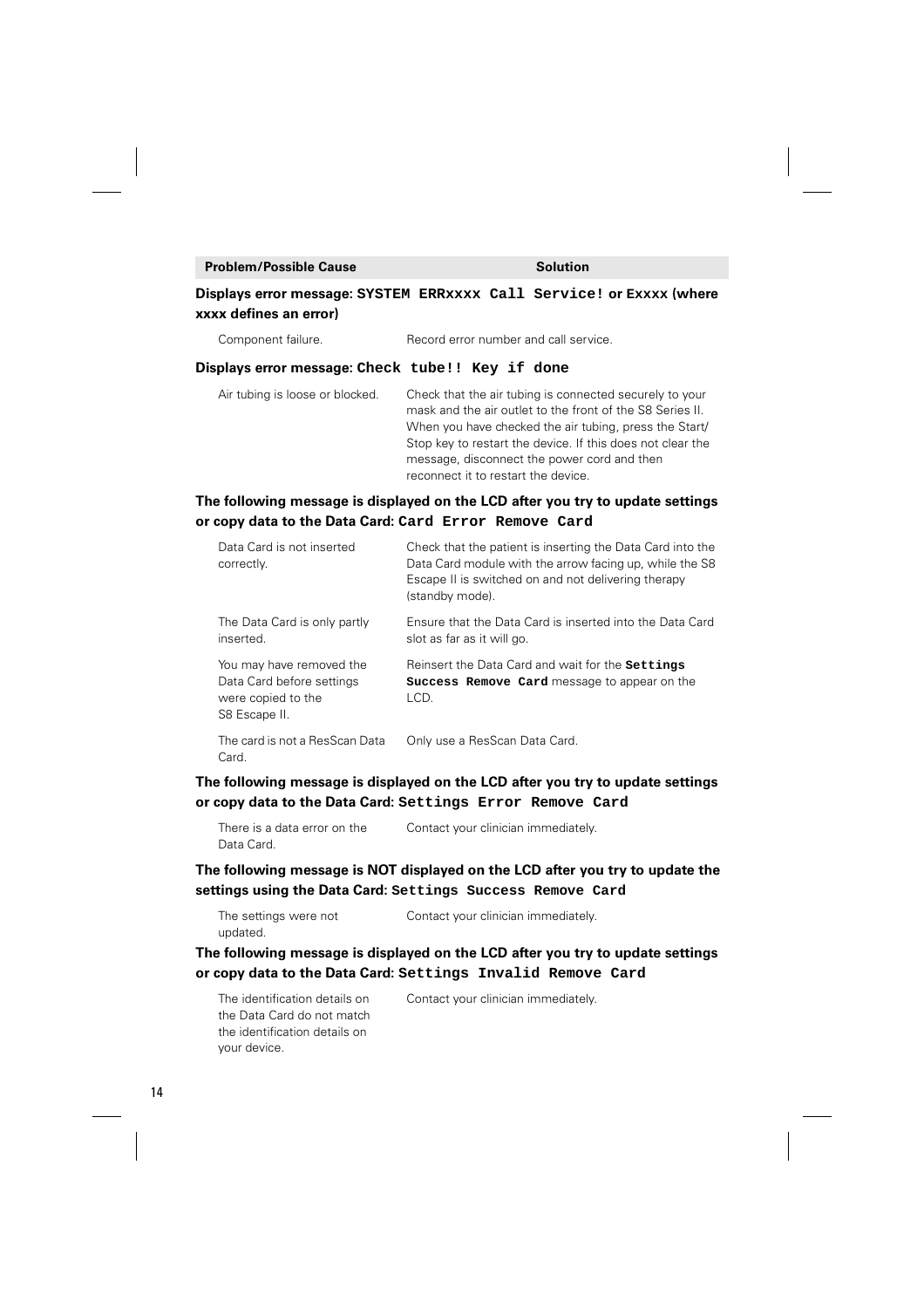# English

### **Technical Specifications**

| <b>Operating pressure range</b>                    | 4 to 20 cm $H_2O$                                                                                                                                                                                                                                                                                                                                                                             | Engles |
|----------------------------------------------------|-----------------------------------------------------------------------------------------------------------------------------------------------------------------------------------------------------------------------------------------------------------------------------------------------------------------------------------------------------------------------------------------------|--------|
| Dimensions (H x W x D)                             | $4.6" \times 6.5" \times 5.7"$ (112 mm $\times$ 164 mm $\times$ 145 mm)                                                                                                                                                                                                                                                                                                                       |        |
| Weight                                             | 3.1 lb $(1.4 \text{ kg})$                                                                                                                                                                                                                                                                                                                                                                     |        |
| <b>Operating Temperature</b>                       | +41°F to +95°F (+5°C to +36°C)                                                                                                                                                                                                                                                                                                                                                                |        |
| <b>Power Supply</b>                                | Input range for S8 Series II with HumidAire 3i: 100-240V, 50/60Hz;<br>110V, 400Hz; 2.5A <140VA (110W) (maximum power consumption).<br>Instantaneous peak power consumption <340VA.<br>• Refer to the DC-12 converter instructions for DC ratings. Only use<br>the ResMed DC-12 converter for DC input.<br>• Typical power consumption at 20 cm $H2O$ is 39VA or 20.7W.                        |        |
| <b>Operating Humidity</b>                          | 10%-95% non-condensing                                                                                                                                                                                                                                                                                                                                                                        |        |
| <b>Storage and Transport</b><br><b>Temperature</b> | -5°F to -140°F (-20°C to +60°C)                                                                                                                                                                                                                                                                                                                                                               |        |
| <b>Storage and Transport</b><br><b>Humidity</b>    | 10%-95% non-condensing                                                                                                                                                                                                                                                                                                                                                                        |        |
| <b>Operating Altitude</b>                          | Sea level to 8500' (2591 m)                                                                                                                                                                                                                                                                                                                                                                   |        |
| Electromagnetic<br>Compatibility                   | Product complies with all applicable electromagnetic compatibility<br>requirements (EMC) according to IEC60601-1-2, for residential,<br>commercial and light industry environments. The electromagnetic<br>compatibility tables for these ResMed devices can be found on<br>www.resmed.com, on the Products page under Service and<br><b>Support</b> . Click on the PDF file for your device. |        |
| <b>Air Filter</b>                                  | Two-layered, powder-bonded, polyester non-woven fibre                                                                                                                                                                                                                                                                                                                                         |        |
| Air Tubing                                         | Flexible plastic, 6' 6" (2 m)                                                                                                                                                                                                                                                                                                                                                                 |        |
| <b>Air Outlet</b>                                  | The 22 mm conical air outlet complies with EN 1281-1                                                                                                                                                                                                                                                                                                                                          |        |
| <b>IEC 60601-1 Classifications</b>                 | Class II (double insulation), Type CF                                                                                                                                                                                                                                                                                                                                                         |        |
| Supplemental Oxygen                                | Recommended maximum supplemental oxygen flow: 4 L/min                                                                                                                                                                                                                                                                                                                                         |        |
| <b>Housing Construction</b>                        | Flame retardant engineering thermoplastic                                                                                                                                                                                                                                                                                                                                                     |        |
| <b>Noise Level</b>                                 | Radiated sound pressure is measured at $<$ 24 $\pm$ 2 dBA at 10 cm H <sub>2</sub> O and<br>3'3.36" (1 m) according to ISO17510-1                                                                                                                                                                                                                                                              |        |
|                                                    | The manufacturer reserves the right to change these specifications without notice.                                                                                                                                                                                                                                                                                                            |        |
| Symbols which appear on the device                 |                                                                                                                                                                                                                                                                                                                                                                                               |        |
|                                                    | Attention, consult accompanying documents; $\bullet$ Drip proof; $[\blacktriangledown]$ Type CF equipment;                                                                                                                                                                                                                                                                                    |        |
|                                                    | Dangerous voltage; $ \square $ Class II equipment; $\sqrt{\frac{S\text{ TART/STOP}}{S\text{ TART/STOP}}}$ Start/Stop.                                                                                                                                                                                                                                                                         |        |
|                                                    |                                                                                                                                                                                                                                                                                                                                                                                               |        |
|                                                    |                                                                                                                                                                                                                                                                                                                                                                                               |        |
|                                                    |                                                                                                                                                                                                                                                                                                                                                                                               |        |
|                                                    |                                                                                                                                                                                                                                                                                                                                                                                               |        |
|                                                    |                                                                                                                                                                                                                                                                                                                                                                                               |        |
|                                                    |                                                                                                                                                                                                                                                                                                                                                                                               |        |
|                                                    |                                                                                                                                                                                                                                                                                                                                                                                               |        |
|                                                    |                                                                                                                                                                                                                                                                                                                                                                                               |        |
|                                                    | Troubleshooting                                                                                                                                                                                                                                                                                                                                                                               | 15     |

### **Symbols which appear on the device**

| Attention, consult accompanying documents; $\bullet$ Drip proof; $\blacktriangledown$ Type CF equipment;              |  |  |
|-----------------------------------------------------------------------------------------------------------------------|--|--|
| $\bigvee$ Dangerous voltage; $\boxed{\Box}$ Class II equipment; $\boxed{\tiny{\tiny\textsf{start/sroP}}}$ Start/Stop. |  |  |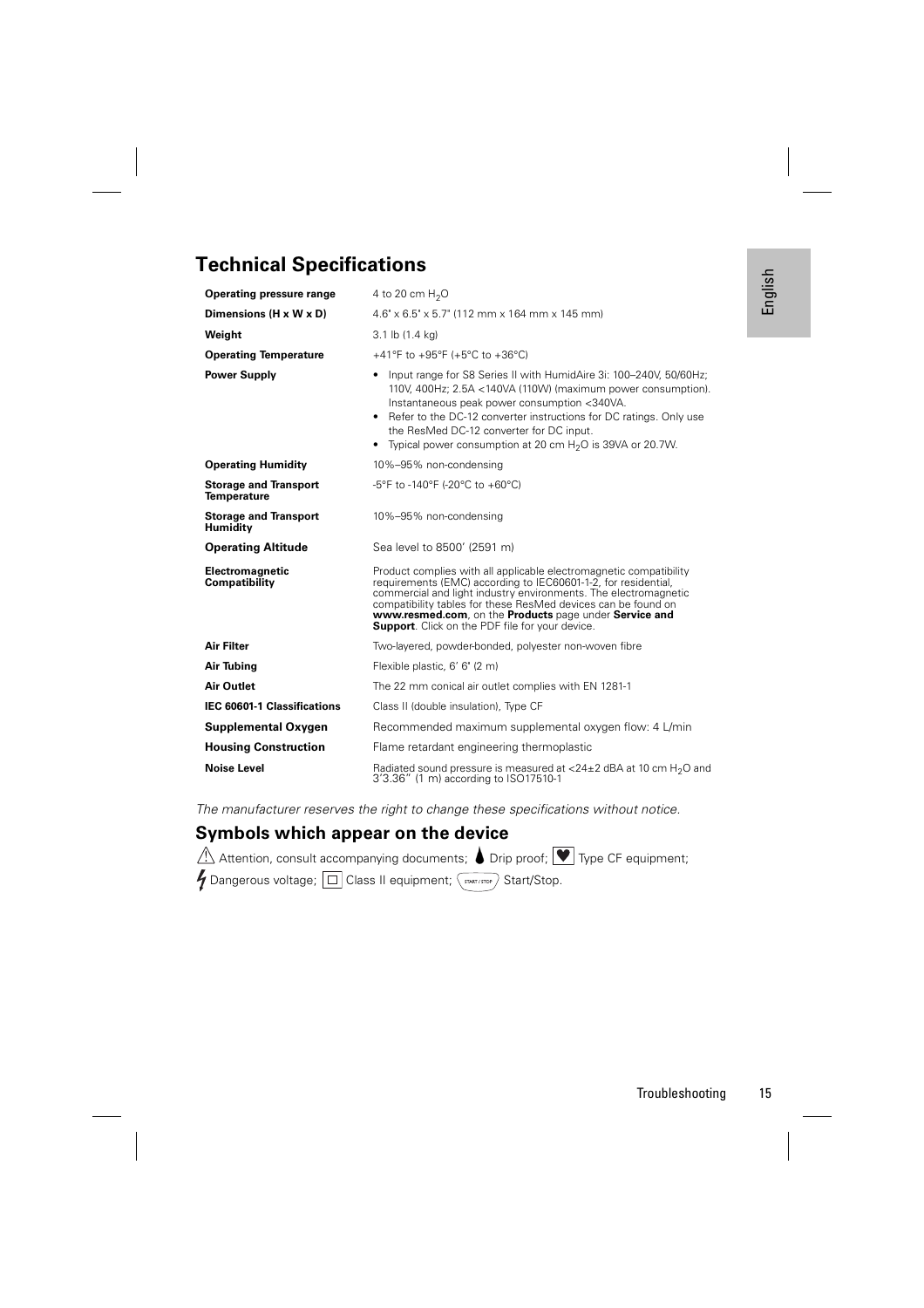## **! GENERAL WARNINGS AND CAUTIONS**

A **warning** alerts you to possible injury.

- Read the entire guide before using the S8 Series II device.
- The advice in this guide should not supersede instructions given by the prescribing physician.
- A patient should not connect a device to the data communication port unless instructed to do so by their health care provider or physician. Only ResMed products are designed to be connected to the data communication port. Connecting other devices could result in injury, or damage to the S8 Series II device.
- The S8 Series II device should be used with masks (and connectors)<sup>\*</sup> recommended by ResMed, or by a physician or respiratory therapist. A mask should not be used unless the S8 Series II device is turned on and operating properly. The vent hole or holes associated with the mask should never be blocked.

**Explanation:** The S8 Series II device is intended to be used with special masks (or connectors)\* which have vent holes to allow continuous flow of air out of the mask. When the device is turned on and functioning properly, new air from the device flushes the exhaled air out through the mask vent holes. However, when the device is not operating, insufficient fresh air will be provided through the mask, and the exhaled air may be rebreathed. Rebreathing of exhaled air for longer than several minutes can, in some circumstances, lead to suffocation. This applies to most models of CPAP devices.

- In the event of power failure or machine malfunction, remove the mask.
- The S8 Series II device can be set to deliver pressures up to 20 cm  $H_2O$ . In the unlikely event of certain fault conditions, pressures up to 30 cm  $H_2O$  are possible.
- If oxygen is used with this device, the oxygen flow must be turned off when the device is not operating. If oxygen has been left on, turn off the device, then wait 30 minutes before turning on the device.

**Explanation:** When the CPAP device is not in operation and the oxygen flow is left on, oxygen delivered into the air delivery tubing may accumulate within the CPAP machine enclosure and create a risk of fire. This applies to most types of CPAP machines.

- Oxygen supports combustion. Oxygen should not be used while you are smoking or in the presence of an open flame.
- Always ensure airflow is being generated by the device before the oxygen supply is turned on.
- Always turn the oxygen supply off before stopping the airflow from the device **Note:** At a fixed rate of supplemental oxygen flow, the inhaled oxygen concentration varies, depending on where the oxygen is introduced, the pressure settings, patient breathing pattern, mask selection and leak rate.
- Explosion hazard do not use in the vicinity of flammable anesthetics.
- Do not open the S8 Series II case. There are no user serviceable parts inside. Repairs and internal servicing should only be performed by an authorized service agent.

Ports may be incorporated into the mask or in connectors that are near the mask.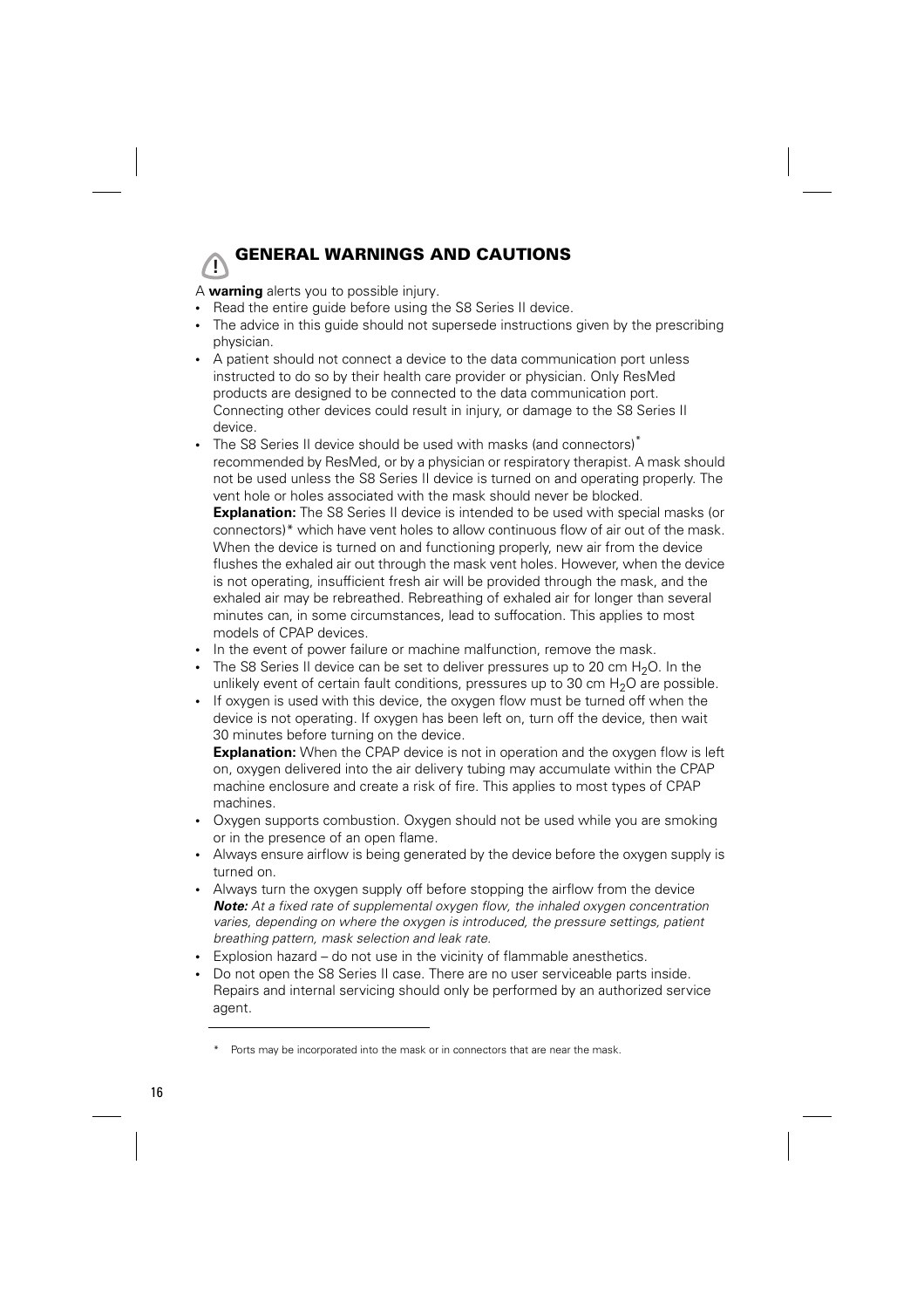A **caution** explains special measures for the safe and effective use of the device.

- At low pressures, the flow through the exhalation ports of your mask may not clear all exhaled gas from the tubing. Some rebreathing may occur.
- The airflow for breathing produced by this device can be as much as  $11^{\circ}$ F (6 $^{\circ}$ C) higher than the temperature of the room. Caution should be exercised if the room temperature is warmer than 90ºF (32ºC).
- Tray not clear<br>
11°F (6°C)<br>
d if the room<br>
DC-12<br>
all models.)<br>
sions, and notes<br>
Troubleshooting<br>
Troubleshooting<br>
17 • When using DC power, always use a ResMed DC-12 converter. (The DC-12 converter is available as an optional accessory. It is not supplied with all models.) The device should not be connected to both AC and DC power sources simultaneously.

**Note:** The above are general warnings and cautions. Specific warnings, cautions, and notes appear with the relevant instructions in this User Guide.